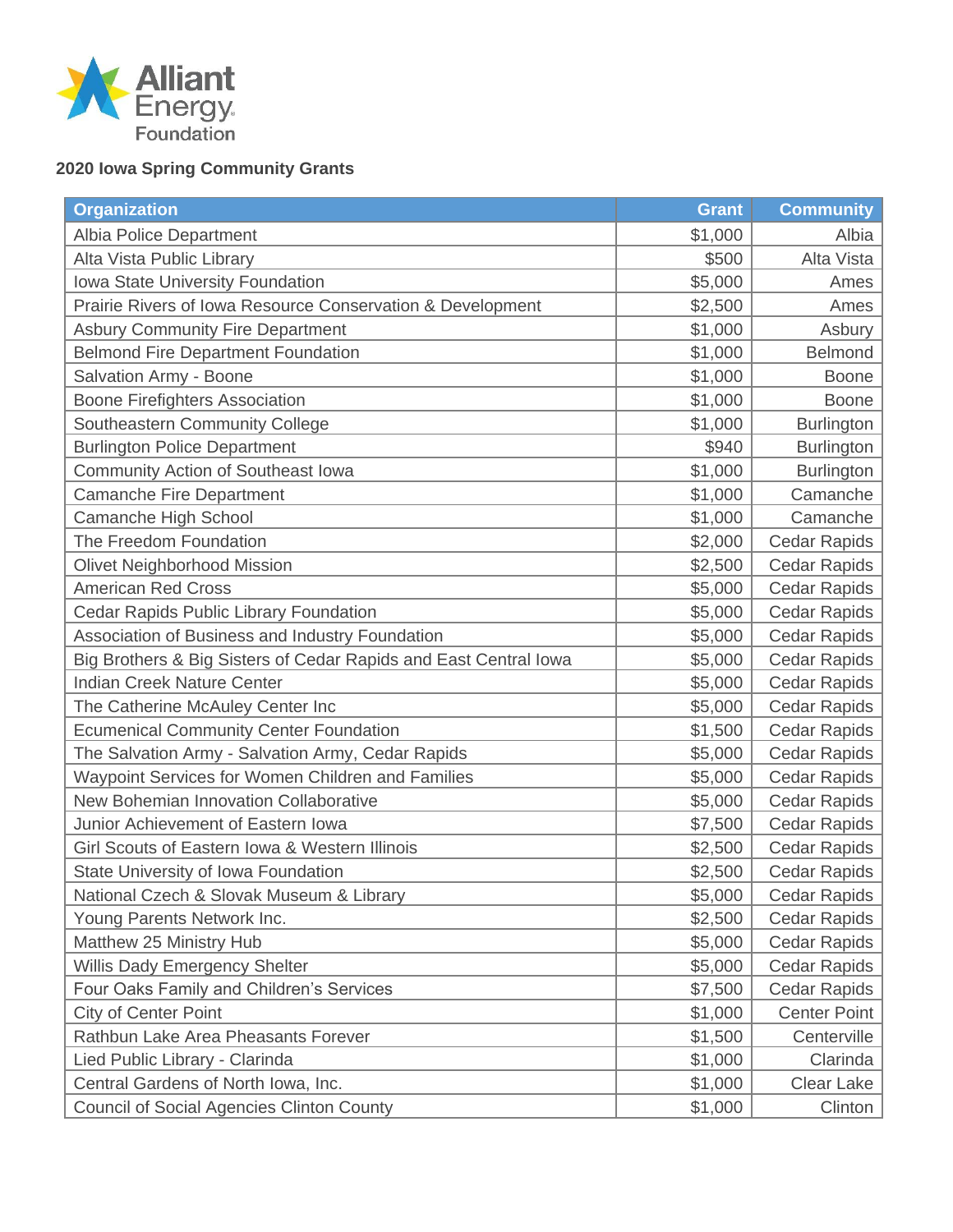| Victory Center Rescue Mission Inc                           | \$1,000 | Clinton      |
|-------------------------------------------------------------|---------|--------------|
| <b>Against The Ropes</b>                                    | \$1,000 | Clinton      |
| Coggon Area Betterment Association                          | \$775   | Coggon       |
| City of Decatur                                             | \$1,000 | Decatur City |
| <b>Winneshiek Secondary Roads</b>                           | \$2,299 | Decorah      |
| Denmark Fire Association Inc                                | \$511   | Denmark      |
| Science Center of Iowa                                      | \$5,000 | Des Moines   |
| <b>Iowa Safe Schools</b>                                    | \$1,000 | Des Moines   |
| Dubuque and Jackson County Habitat for Humanity             | \$2,500 | Dubuque      |
| <b>Dubuque Rescue Mission</b>                               | \$2,500 | Dubuque      |
| The Cedar Valley Friends of the Family, INC                 | \$2,000 | Dubuque      |
| Junior Achievement of the Heartland                         | \$5,000 | Dubuque      |
| United Way of Dubuque Area Tri-States                       | \$5,000 | Dubuque      |
| Dubuque Community YMCA/YWCA                                 | \$2,500 | Dubuque      |
| <b>Dubuque County Historical Society</b>                    | \$5,000 | Dubuque      |
| <b>Four Mounds Foundation</b>                               | \$1,000 | Dubuque      |
| <b>DuRide</b>                                               | \$2,500 | Dubuque      |
| Riverview Center, Inc.                                      | \$1,000 | Dubuque      |
| Northeast Iowa Council, BSA                                 | \$1,200 | Dubuque      |
| Hamilton County Sheriff's Office                            | \$1,000 | Ellsworth    |
| <b>Ely Public Library</b>                                   | \$1,000 | Ely          |
| <b>Epworth Community Volunteer Firemen</b>                  | \$1,000 | Epworth      |
| <b>Farley Volunteer Fire Department</b>                     | \$1,000 | Farley       |
| <b>Test Kitchen Education Foundation</b>                    | \$1,000 | Fort Madison |
| <b>Fort Madison Beautification Foundation</b>               | \$1,000 | Fort Madison |
| Adopt A Family d/b/a Local Foods Connection                 | \$1,000 | Grinnell     |
| <b>City of Guernsey</b>                                     | \$1,000 | Guernsey     |
| Hiawatha Public Library                                     | \$2,000 | Hiawatha     |
| Friends of Hiawatha Parks & Recreation                      | \$1,000 | Hiawatha     |
| Houghton/Cedar Touwnship Fire Department                    | \$700   | Houghton     |
| Keosauqua Community Food Bank                               | \$1,000 | Keosauqua    |
| Van Buren County Ambulance                                  | \$1,000 | Keosauqua    |
| Lamont Fire Department Foundation                           | \$1,000 | Lamont       |
| <b>LIFT Food Pantry</b>                                     | \$1,000 | Lansing      |
| <b>Floyd County Fair Society</b>                            | \$1,000 | Marble Rock  |
| Friends of Marion Carnegie Library                          | \$5,000 | Marion       |
| Marion Independent School Foundation and Alumni Association | \$2,500 | Marion       |
| Rotary Club of Marion-East Cedar Rapids                     | \$1,000 | Marion       |
| City of Marion, Iowa                                        | \$5,000 | Marion       |
| <b>Marion Cares</b>                                         | \$2,500 | Marion       |
| Linn-Mar School Foundation                                  | \$2,500 | Marion       |
| Junior Achievement of Central Iowa                          | \$1,000 | Marshalltown |
| Marshalltown YMCA-YWCA                                      | \$2,000 | Marshalltown |
| Heart of Iowa Big Brothers Big Sisters                      | \$2,000 | Marshalltown |
| Elderbridge Agency on Aging                                 | \$2,500 | Mason City   |